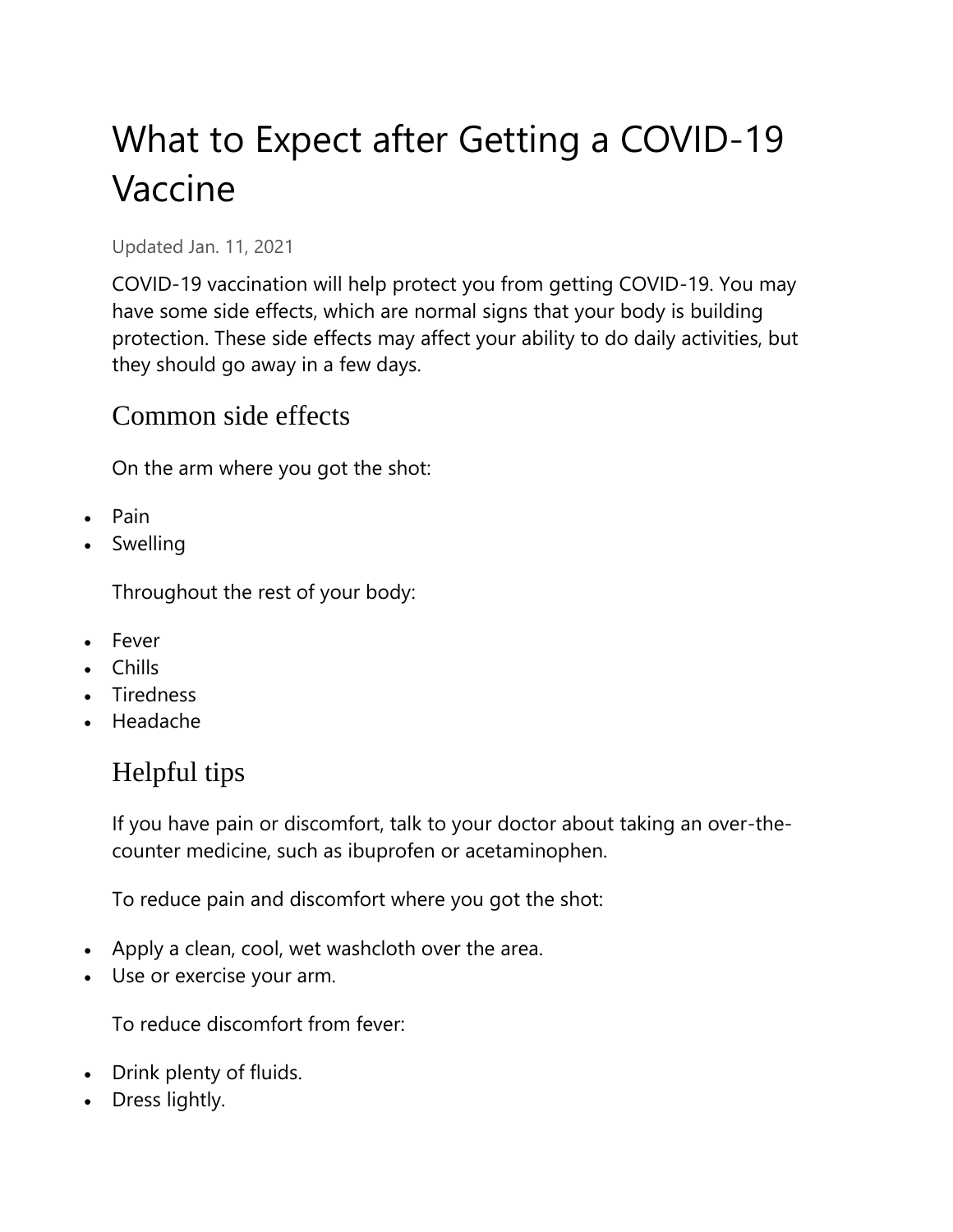## When to call the doctor

In most cases, discomfort from fever or pain is normal. Contact your doctor or healthcare provider:

- If the redness or tenderness where you got the shot increases after 24 hours
- If your side effects are worrying you or do not seem to be going away after a few days

If you get a COVID-19 vaccine and you think you might be having a severe allergic reaction after leaving the vaccination site, seek immediate medical care by calling 911. Learn more about COVID-19 vaccines and rare severe allergic [reactions.](https://www.cdc.gov/coronavirus/2019-ncov/vaccines/safety/allergic-reaction.html)

### Scheduling your second shot?

If you need help scheduling your vaccine appointment for your second shot, contact the location that set up your appointment for assistance. For questions or if you are having trouble using vaccine management or scheduling systems, reach out to the organization that enrolled you in the system. This may be your state or local health department, employer, or vaccine provider.

#### About your second shot

Both COVID-19 mRNA vaccines will need 2 shots to get the most protection. The timing between your first and second shot depends on which vaccine you received. You should get your second shot:

- for the [Pfizer-BioNTech](https://www.cdc.gov/coronavirus/2019-ncov/vaccines/different-vaccines/Pfizer-BioNTech.html) 3 weeks (or 21 days) after your first shot,
- for the [Moderna](https://www.cdc.gov/coronavirus/2019-ncov/vaccines/different-vaccines/Moderna.html) 1 month (or 28 days) after your first shot.

You should **get your second shot as close to the recommended 3-week or 1 month interval as possible**. However, there is no maximum interval between the first and second doses for either vaccine. You should not get the second dose earlier than the recommended interval.

## Remember